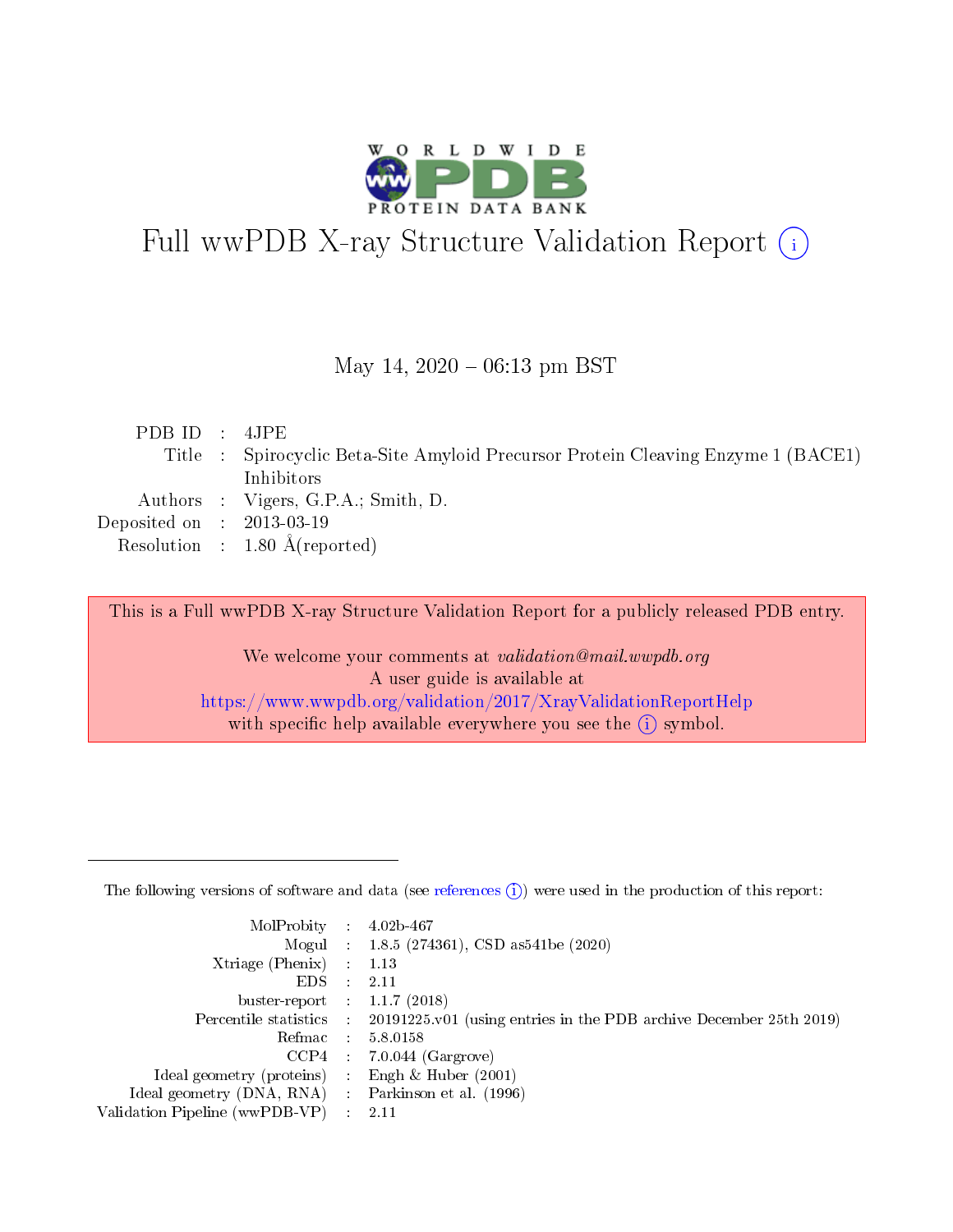# 1 [O](https://www.wwpdb.org/validation/2017/XrayValidationReportHelp#overall_quality)verall quality at a glance  $(i)$

The following experimental techniques were used to determine the structure: X-RAY DIFFRACTION

The reported resolution of this entry is 1.80 Å.

Percentile scores (ranging between 0-100) for global validation metrics of the entry are shown in the following graphic. The table shows the number of entries on which the scores are based.



| Metric                | Whole archive<br>$(\#\mathrm{Entries})$ | Similar resolution<br>$(\#\text{Entries}, \text{resolution range}(\text{\AA}))$ |  |  |
|-----------------------|-----------------------------------------|---------------------------------------------------------------------------------|--|--|
| $R_{free}$            | 130704                                  | $5950(1.80-1.80)$                                                               |  |  |
| Clashscore            | 141614                                  | 6793 $(1.80-1.80)$                                                              |  |  |
| Ramachandran outliers | 138981                                  | 6697 $(1.80-1.80)$                                                              |  |  |
| Sidechain outliers    | 138945                                  | 6696 (1.80-1.80)                                                                |  |  |
| RSRZ outliers         | 127900                                  | $5850(1.80-1.80)$                                                               |  |  |

The table below summarises the geometric issues observed across the polymeric chains and their fit to the electron density. The red, orange, yellow and green segments on the lower bar indicate the fraction of residues that contain outliers for  $>=3, 2, 1$  and 0 types of geometric quality criteria respectively. A grey segment represents the fraction of residues that are not modelled. The numeric value for each fraction is indicated below the corresponding segment, with a dot representing fractions  $\epsilon=5\%$  The upper red bar (where present) indicates the fraction of residues that have poor fit to the electron density. The numeric value is given above the bar.

| Mol | $\cap$ hain | Length | Quality of chain |    |
|-----|-------------|--------|------------------|----|
| л.  | . .         | 406    | 9%<br>91%        | 7% |

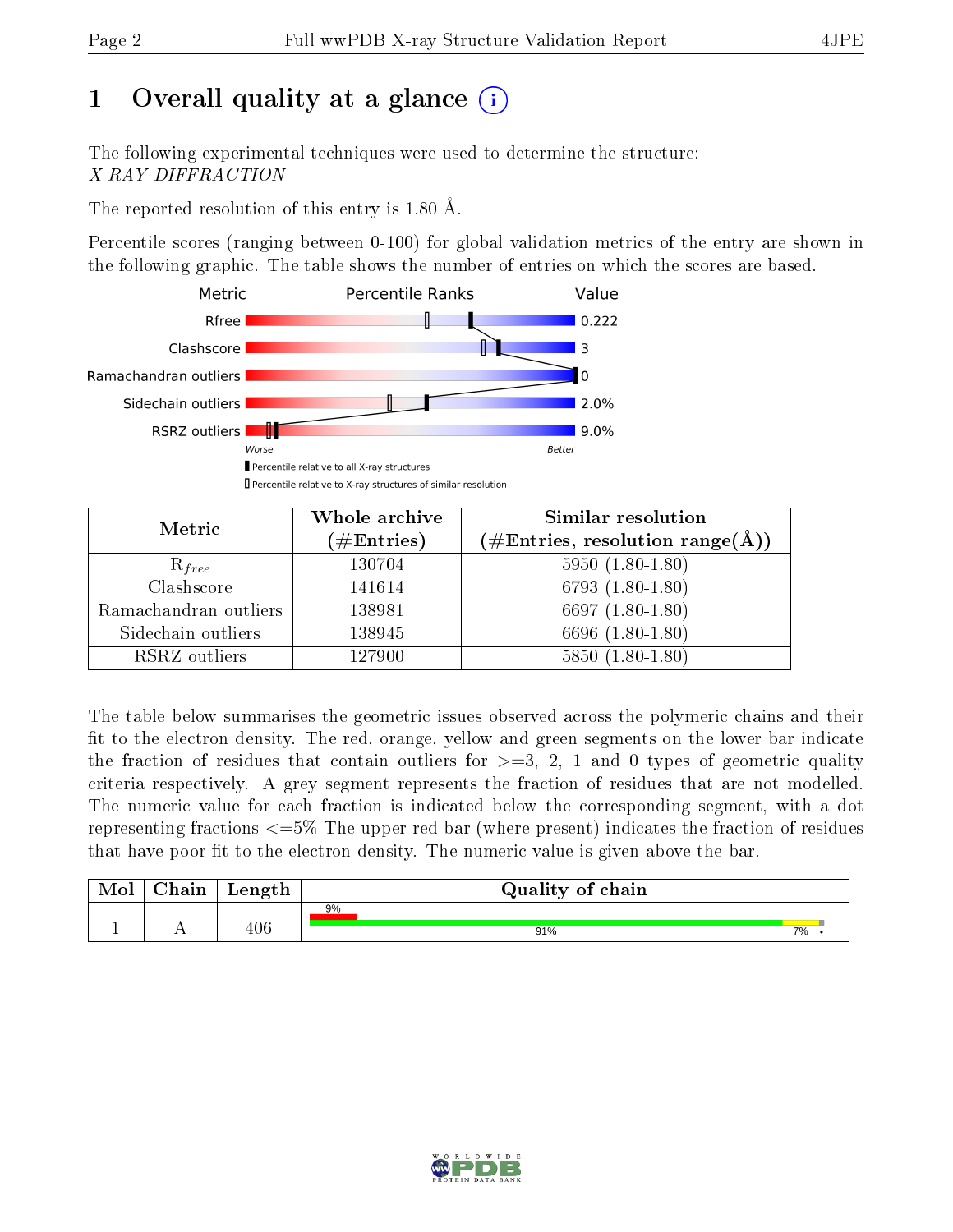# 2 Entry composition  $\left( \cdot \right)$

There are 4 unique types of molecules in this entry. The entry contains 3491 atoms, of which 0 are hydrogens and 0 are deuteriums.

In the tables below, the ZeroOcc column contains the number of atoms modelled with zero occupancy, the AltConf column contains the number of residues with at least one atom in alternate conformation and the Trace column contains the number of residues modelled with at most 2 atoms.

Molecule 1 is a protein called Beta-secretase 1.

| Mol | Chain | Residues | $\rm{Atoms}$        |      |     |     |  | $ZeroOcc \mid AltConf \mid$ | $^\shortparallel$ Trace $\shortparallel$ |
|-----|-------|----------|---------------------|------|-----|-----|--|-----------------------------|------------------------------------------|
|     |       | 402      | $\rm Total$<br>3163 | 2018 | 532 | 599 |  |                             |                                          |

There are 9 discrepancies between the modelled and reference sequences:

| Chain | Residue | Modelled   | Actual | Comment               | Reference         |
|-------|---------|------------|--------|-----------------------|-------------------|
| А     | 43      | MET        |        | <b>EXPRESSION TAG</b> | <b>UNP P56817</b> |
| А     | 441     | $\rm{ARG}$ |        | <b>EXPRESSION TAG</b> | <b>UNP P56817</b> |
| А     | 442     | <b>SER</b> |        | <b>EXPRESSION TAG</b> | <b>UNP P56817</b> |
| А     | 443     | <b>HIS</b> |        | <b>EXPRESSION TAG</b> | <b>UNP P56817</b> |
| А     | 444     | <b>HIS</b> |        | <b>EXPRESSION TAG</b> | <b>UNP P56817</b> |
| А     | 445     | <b>HIS</b> |        | <b>EXPRESSION TAG</b> | <b>UNP P56817</b> |
| А     | 446     | <b>HIS</b> |        | <b>EXPRESSION TAG</b> | <b>UNP P56817</b> |
| А     | 447     | <b>HIS</b> |        | <b>EXPRESSION TAG</b> | <b>UNP P56817</b> |
|       | 448     | <b>HIS</b> |        | <b>EXPRESSION TAG</b> | <b>UNP P56817</b> |

• Molecule 2 is NICKEL (II) ION (three-letter code: NI) (formula: Ni).

|  | $\parallel$ Mol $\parallel$ Chain $\parallel$ Residues $\parallel$ | Atoms  | $\mid$ ZeroOcc $\mid$ AltConf $\mid$ |  |
|--|--------------------------------------------------------------------|--------|--------------------------------------|--|
|  |                                                                    | Total. |                                      |  |

• Molecule 3 is  $(4R)$ -2-amino-1,3',3'-trimethyl-7'-(pyrimidin-5-yl)-3',4'-dihydro-2'H-spiro[imid azole-4,1'-naphthalen]-5(1H)-one (three-letter code: 1M7) (formula:  $C_{19}H_{21}N_5O$ ).

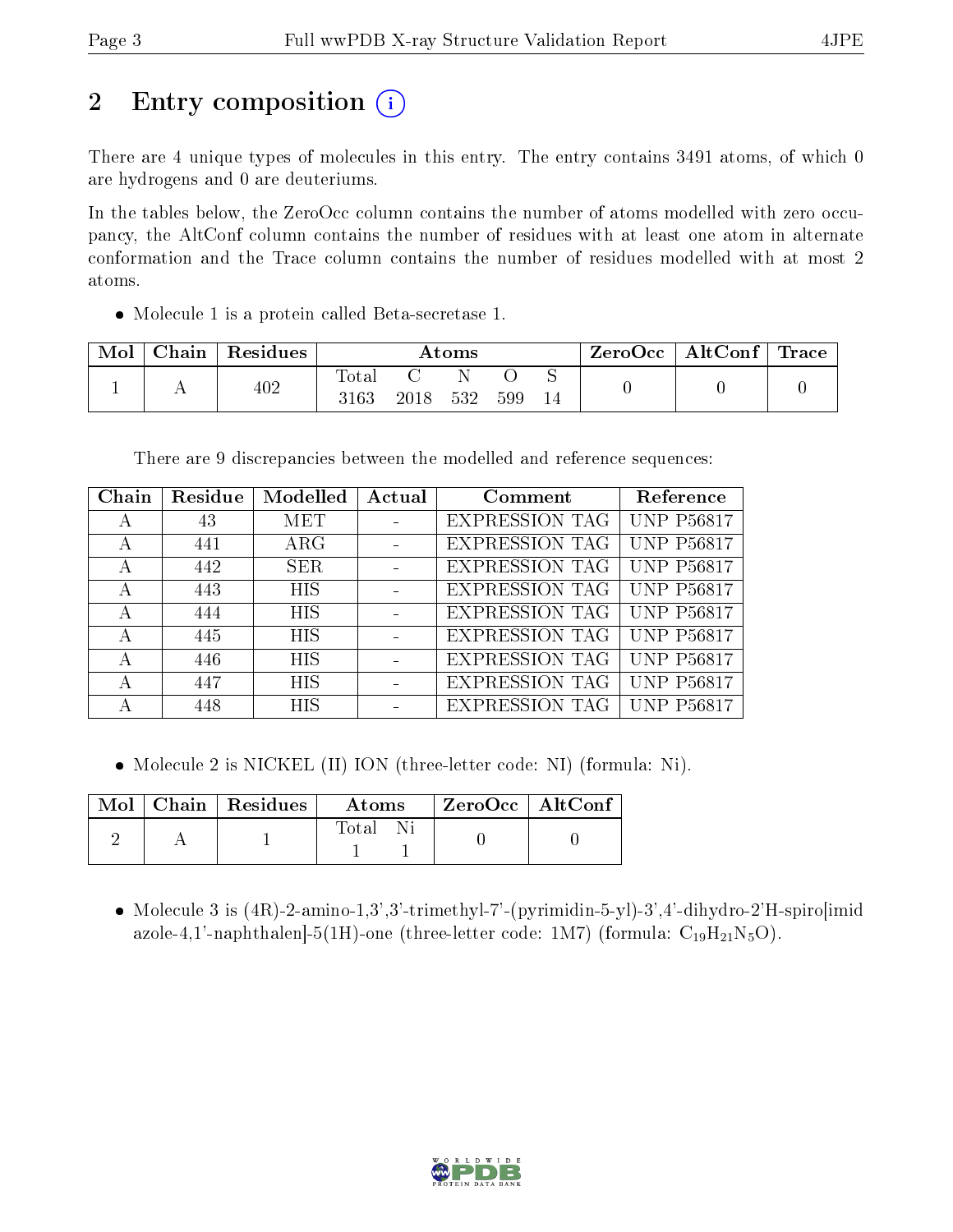

|  | Mol   Chain   Residues | Atoms     |  |  |  | ZeroOcc   AltConf |
|--|------------------------|-----------|--|--|--|-------------------|
|  |                        | Total C N |  |  |  |                   |
|  |                        |           |  |  |  |                   |

 $\bullet\,$  Molecule 4 is water.

|  | $Mol$   Chain   Residues | Atoms               | $ZeroOcc$   AltConf |  |
|--|--------------------------|---------------------|---------------------|--|
|  | $302\,$                  | Total<br>302<br>302 |                     |  |

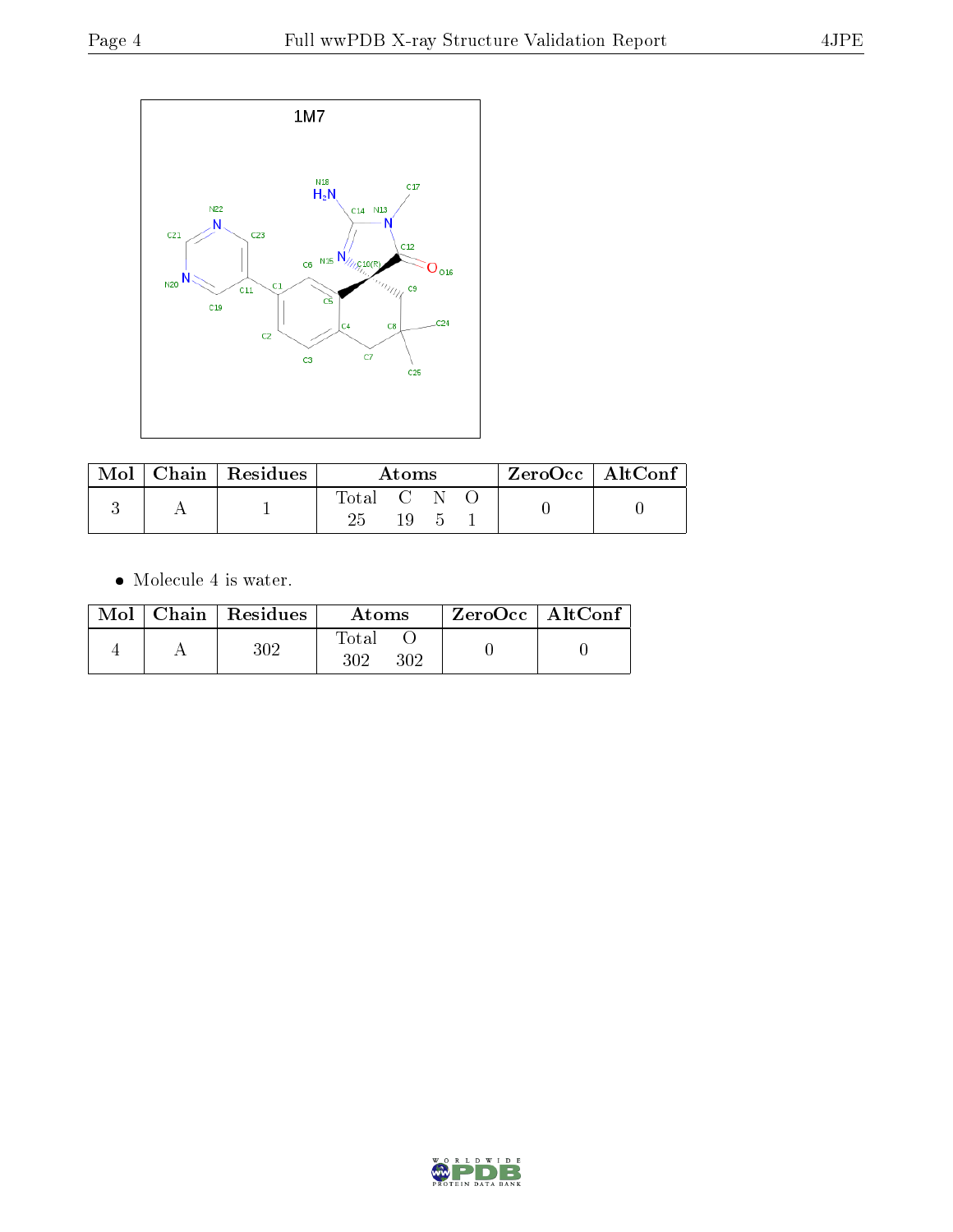## 3 Residue-property plots  $(i)$

These plots are drawn for all protein, RNA and DNA chains in the entry. The first graphic for a chain summarises the proportions of the various outlier classes displayed in the second graphic. The second graphic shows the sequence view annotated by issues in geometry and electron density. Residues are color-coded according to the number of geometric quality criteria for which they contain at least one outlier: green  $= 0$ , yellow  $= 1$ , orange  $= 2$  and red  $= 3$  or more. A red dot above a residue indicates a poor fit to the electron density (RSRZ  $> 2$ ). Stretches of 2 or more consecutive residues without any outlier are shown as a green connector. Residues present in the sample, but not in the model, are shown in grey.



• Molecule 1: Beta-secretase 1

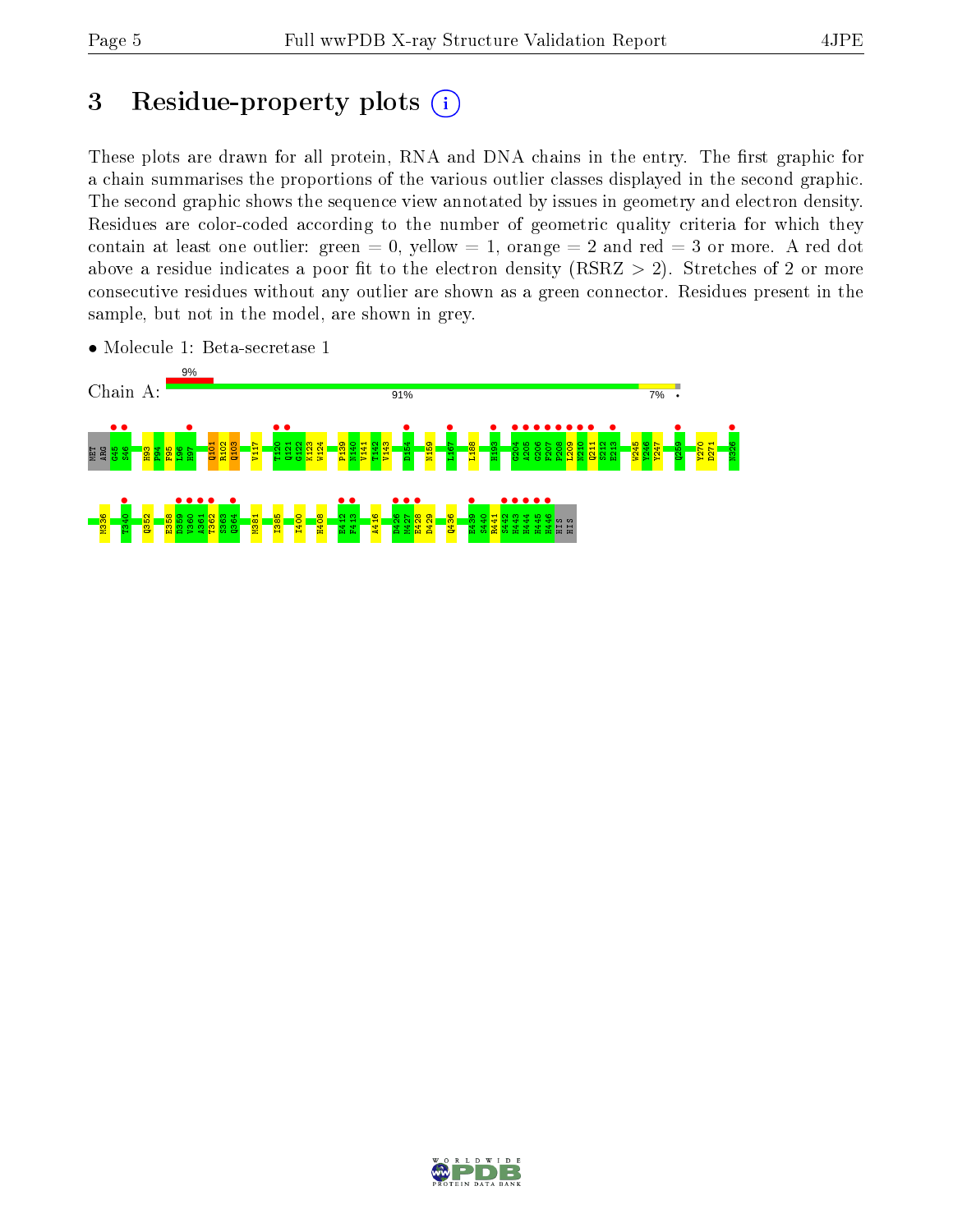## 4 Data and refinement statistics  $(i)$

| Property                                                             | Value                                                         | Source     |
|----------------------------------------------------------------------|---------------------------------------------------------------|------------|
| Space group                                                          | C2221                                                         | Depositor  |
| Cell constants                                                       | $103.94\text{\AA}$<br>$75.16\text{\AA}$<br>$100.56\text{\AA}$ | Depositor  |
| a, b, c, $\alpha$ , $\beta$ , $\gamma$                               | $90.00^\circ$<br>$90.00^{\circ}$ $90.00^{\circ}$              |            |
| Resolution $(A)$                                                     | $26.67 - 1.80$                                                | Depositor  |
|                                                                      | $26.67 - 1.80$                                                | <b>EDS</b> |
| % Data completeness                                                  | $90.9(26.67-1.80)$                                            | Depositor  |
| (in resolution range)                                                | $90.9(26.67-1.80)$                                            | <b>EDS</b> |
| $R_{merge}$                                                          | $0.06\,$                                                      | Depositor  |
| $\mathrm{R}_{sym}$                                                   | 0.06                                                          | Depositor  |
| $\sqrt{I/\sigma}(I) > 1$                                             | 7.43 (at $1.80\text{\AA}$ )                                   | Xtriage    |
| Refinement program                                                   | REFMAC 5.7.0029                                               | Depositor  |
| $R, R_{free}$                                                        | 0.193<br>0.221<br>$\frac{1}{2}$                               | Depositor  |
|                                                                      | 0.194<br>0.222<br>$\mathcal{L}^{\mathcal{L}}$                 | DCC        |
| $R_{free}$ test set                                                  | 1694 reflections $(5.06\%)$                                   | wwPDB-VP   |
| Wilson B-factor $(A^2)$                                              | 21.2                                                          | Xtriage    |
| Anisotropy                                                           | 0.033                                                         | Xtriage    |
| Bulk solvent $k_{sol}(e/\mathring{A}^3)$ , $B_{sol}(\mathring{A}^2)$ | $0.37$ , 46.8                                                 | <b>EDS</b> |
| $L$ -test for twinning <sup>2</sup>                                  | $< L >$ = 0.49, $< L2$ = 0.33                                 | Xtriage    |
| Estimated twinning fraction                                          | No twinning to report.                                        | Xtriage    |
| $F_o, F_c$ correlation                                               | 0.95                                                          | <b>EDS</b> |
| Total number of atoms                                                | 3491                                                          | wwPDB-VP   |
| Average B, all atoms $(A^2)$                                         | 25.0                                                          | wwPDB-VP   |

Xtriage's analysis on translational NCS is as follows: The largest off-origin peak in the Patterson function is  $6.39\%$  of the height of the origin peak. No significant pseudotranslation is detected.

<sup>&</sup>lt;sup>2</sup>Theoretical values of  $\langle |L| \rangle$ ,  $\langle L^2 \rangle$  for acentric reflections are 0.5, 0.333 respectively for untwinned datasets, and 0.375, 0.2 for perfectly twinned datasets.



<span id="page-5-1"></span><span id="page-5-0"></span><sup>1</sup> Intensities estimated from amplitudes.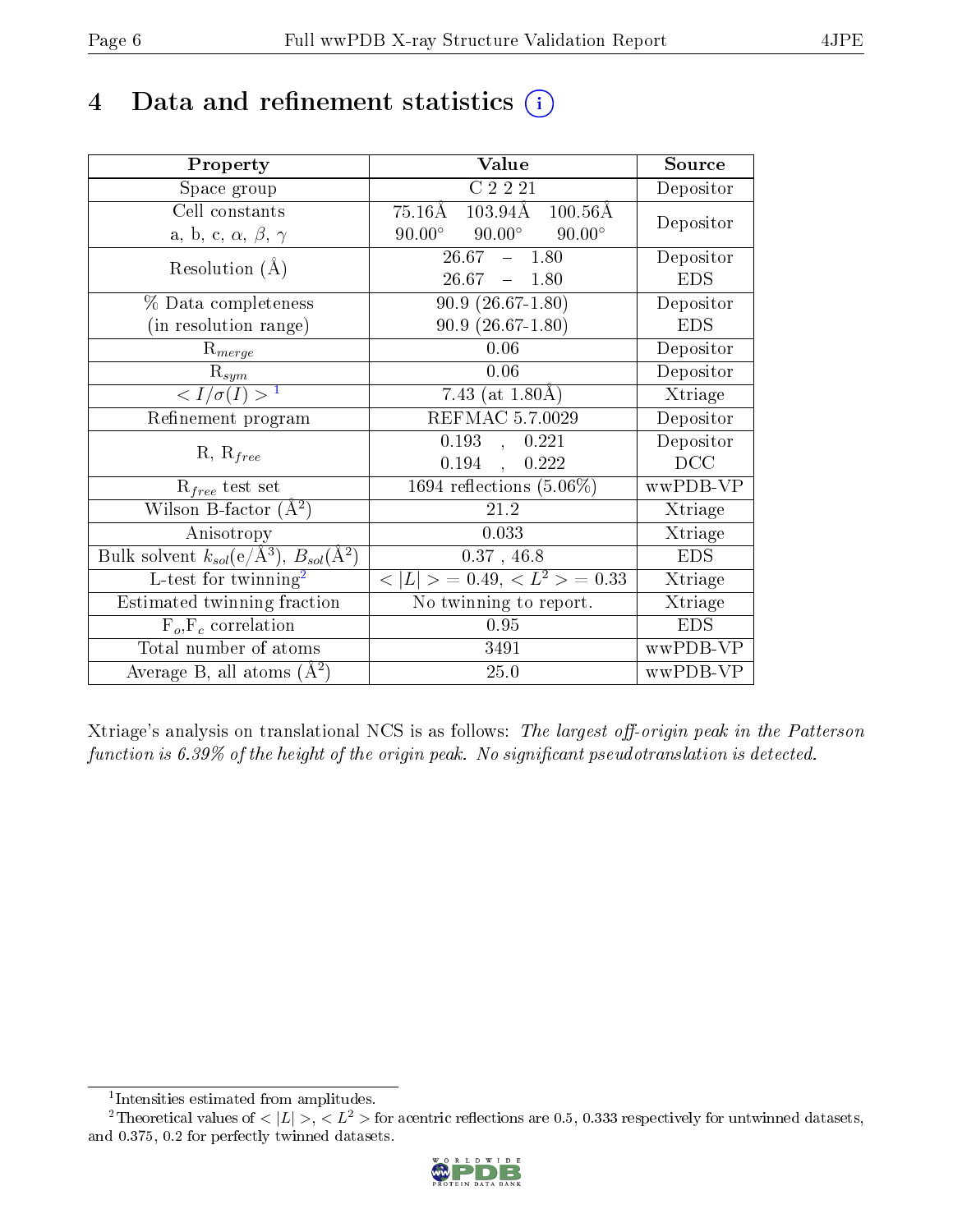## 5 Model quality  $(i)$

### 5.1 Standard geometry  $\overline{()}$

Bond lengths and bond angles in the following residue types are not validated in this section: NI, 1M7

The Z score for a bond length (or angle) is the number of standard deviations the observed value is removed from the expected value. A bond length (or angle) with  $|Z| > 5$  is considered an outlier worth inspection. RMSZ is the root-mean-square of all Z scores of the bond lengths (or angles).

|  | $Mol$   Chain |      | Bond lengths                    | Bond angles |                                                                 |  |
|--|---------------|------|---------------------------------|-------------|-----------------------------------------------------------------|--|
|  |               |      | RMSZ $ #Z  > 5$ RMSZ $ #Z  > 5$ |             |                                                                 |  |
|  |               | 0.35 | 0/3246                          | 0.55        | $\begin{array}{ c c c c c } \hline 0/4414 \ \hline \end{array}$ |  |

There are no bond length outliers.

There are no bond angle outliers.

There are no chirality outliers.

There are no planarity outliers.

### 5.2 Too-close contacts  $(i)$

In the following table, the Non-H and H(model) columns list the number of non-hydrogen atoms and hydrogen atoms in the chain respectively. The H(added) column lists the number of hydrogen atoms added and optimized by MolProbity. The Clashes column lists the number of clashes within the asymmetric unit, whereas Symm-Clashes lists symmetry related clashes.

|  |      |      | Mol   Chain   Non-H   H(model)   H(added)   Clashes   Symm-Clashes |
|--|------|------|--------------------------------------------------------------------|
|  | 3163 | 3053 |                                                                    |
|  |      |      |                                                                    |
|  | 25   |      |                                                                    |
|  | 302  |      |                                                                    |
|  | 3491 | 3074 |                                                                    |

The all-atom clashscore is defined as the number of clashes found per 1000 atoms (including hydrogen atoms). The all-atom clashscore for this structure is 3.

All (19) close contacts within the same asymmetric unit are listed below, sorted by their clash magnitude.

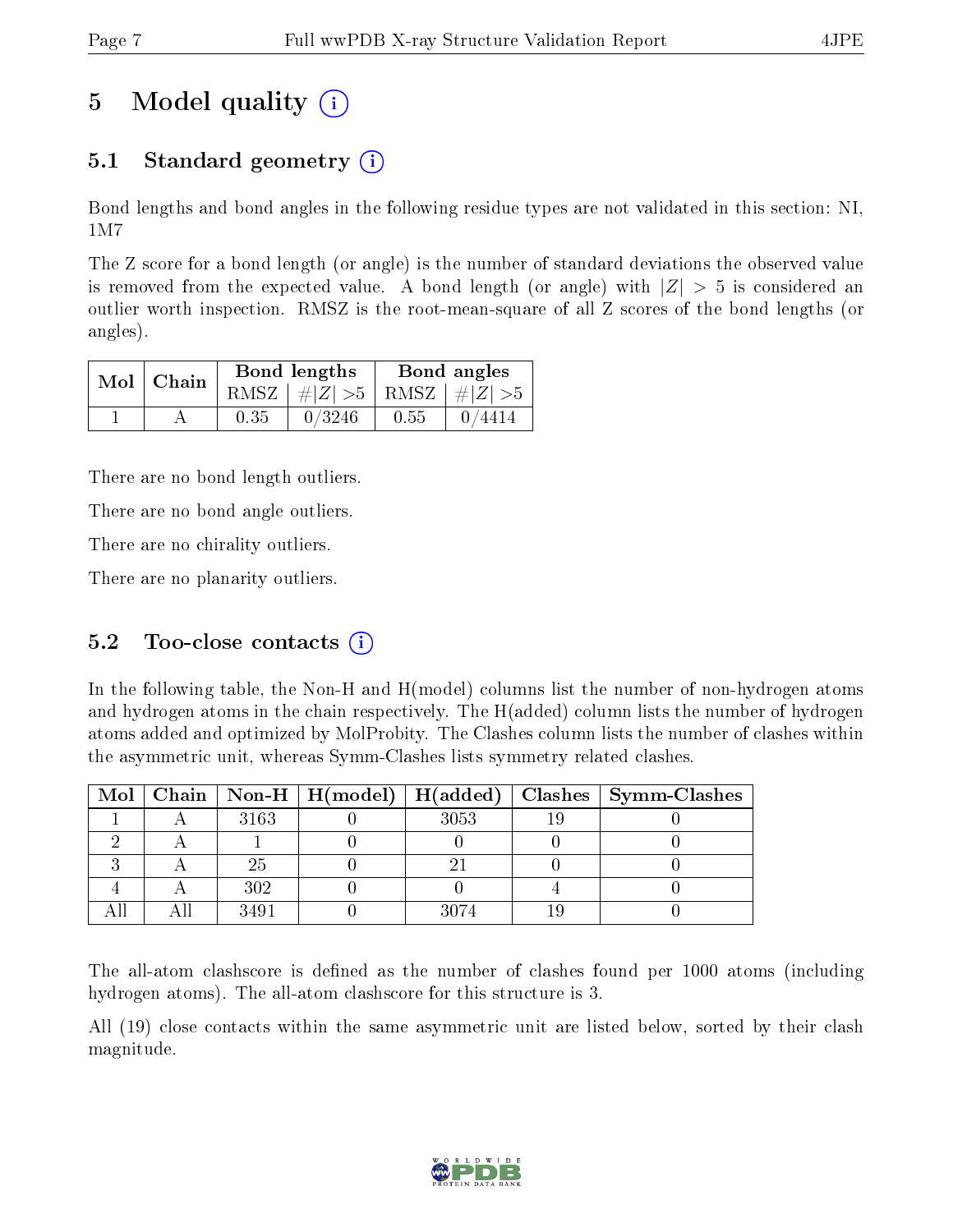| Atom-1                          | Atom-2               | Interatomic    | Clash         |
|---------------------------------|----------------------|----------------|---------------|
|                                 |                      | distance $(A)$ | overlap $(A)$ |
| 1: A:352: GLN: HG2              | 4:A:893:HOH:O        | 1.65           | 0.96          |
| 1:A:93:HIS:CD2                  | 1:A:95:PHE:H         | 2.08           | 0.71          |
| 1:A:93:HIS:HD2                  | 1:A:95:PHE:H         | 1.39           | 0.69          |
| 1:A:102:ARG:HD3                 | 4:A:664:HOH:O        | 2.01           | 0.60          |
| 1:A:428:GLU:HG2                 | 1:A:429:ASP:N        | 2.23           | 0.54          |
| 1: A:247:TYR:HB3                | 1: A:400:ILE:HD11    | 1.92           | 0.52          |
| 1:A:103:GLN:NE2                 | 1:A:103:GLN:H        | 2.08           | 0.52          |
| $1:$ A:103: $GLN$ :HE21         | 1:A:103:GLN:H        | 1.57           | 0.51          |
| 1:A:408:HIS:CE1                 | 1:A:416:ALA:H        | 2.31           | 0.47          |
| 1: A:93:HIS:HE1                 | 4:A:797:HOH:O        | 1.98           | 0.47          |
| 1:A:139:PRO:HB2                 | 1:A:141:VAL:HG22     | 1.98           | 0.46          |
| 1: A:209:LEU:HD12               | 1: A: 358: GLU: HB2  | 1.99           | 0.45          |
| 1:A:270:TYR:HA                  | 1:A:271:ASP:HA       | 1.75           | 0.45          |
| 1: A:381: MET:HE3               | 1: A: 385: ILE: HG21 | 1.99           | 0.44          |
| $1: A:436: GLN: \overline{OE1}$ | 1:A:441:ARG:HD3      | 2.20           | 0.42          |
| 1: A:143: VAL:HGI1              | 1: A: 188: LEU: HA   | 2.02           | 0.41          |
| 1: A: 336: MET:CE               | 4:A:873:HOH:O        | 2.68           | 0.41          |
| 1:A:117:VAL:HG21                | 1: A:124:TRP: CZ2    | 2.55           | 0.41          |
| 1: A: 101: GLN: HE21            | 1: A: 101: GLN: HB3  | 1.61           | 0.41          |

There are no symmetry-related clashes.

#### 5.3 Torsion angles (i)

#### 5.3.1 Protein backbone (i)

In the following table, the Percentiles column shows the percent Ramachandran outliers of the chain as a percentile score with respect to all X-ray entries followed by that with respect to entries of similar resolution.

The Analysed column shows the number of residues for which the backbone conformation was analysed, and the total number of residues.

| $^{\shortmid}$ Mol $\mid$ Chain $\mid$ | Analysed                                 |  | Favoured   Allowed   Outliers   Percentiles                                |  |
|----------------------------------------|------------------------------------------|--|----------------------------------------------------------------------------|--|
|                                        | $-400/406$ (98\%)   391 (98\%)   9 (2\%) |  | $\begin{array}{ c c c c c }\n\hline\n\hline\n\quad 100 & 100\n\end{array}$ |  |

There are no Ramachandran outliers to report.

#### 5.3.2 Protein sidechains (i)

In the following table, the Percentiles column shows the percent sidechain outliers of the chain as a percentile score with respect to all X-ray entries followed by that with respect to entries of similar

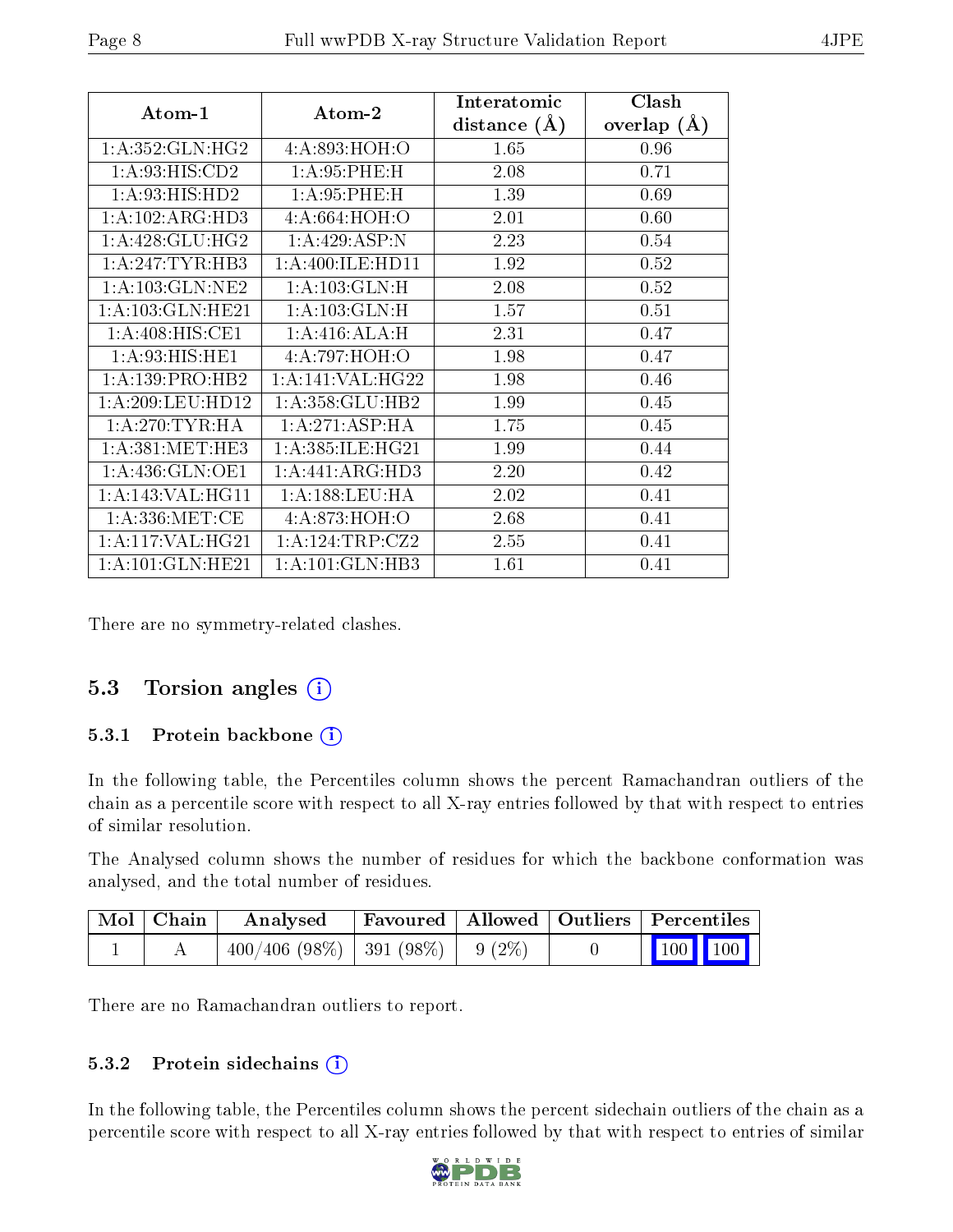resolution.

The Analysed column shows the number of residues for which the sidechain conformation was analysed, and the total number of residues.

| Mol   Chain | $\boldsymbol{\mathrm{Analysed}}$ |          | Rotameric   Outliers   Percentiles |  |
|-------------|----------------------------------|----------|------------------------------------|--|
|             | $+344/348(99\%) + 337(98\%)$     | $7(2\%)$ | $ 55\rangle$<br>- 44               |  |

All (7) residues with a non-rotameric sidechain are listed below:

| Mol | Chain | Res | <b>Type</b> |
|-----|-------|-----|-------------|
|     |       | 101 | <b>GLN</b>  |
|     |       | 103 | <b>GLN</b>  |
|     |       | 123 | <b>LYS</b>  |
|     |       | 159 | <b>ASN</b>  |
|     |       | 211 | <b>GLN</b>  |
|     |       | 245 | <b>TRP</b>  |
|     |       | 362 | THR.        |

Some sidechains can be flipped to improve hydrogen bonding and reduce clashes. All (10) such sidechains are listed below:

| Mol | Chain | Res | Type       |
|-----|-------|-----|------------|
| 1   | А     | 93  | <b>HIS</b> |
| 1   | A     | 97  | HIS        |
| 1   | А     | 101 | <b>GLN</b> |
| 1   | А     | 103 | <b>GLN</b> |
| 1   | А     | 159 | <b>ASN</b> |
| 1   | А     | 162 | <b>ASN</b> |
| 1   | A     | 211 | GLN        |
| 1   | А     | 342 | <b>GLN</b> |
| 1   | А     | 374 | <b>GLN</b> |
|     |       | 408 | HIS        |

#### 5.3.3 RNA (i)

There are no RNA molecules in this entry.

### 5.4 Non-standard residues in protein, DNA, RNA chains (i)

There are no non-standard protein/DNA/RNA residues in this entry.

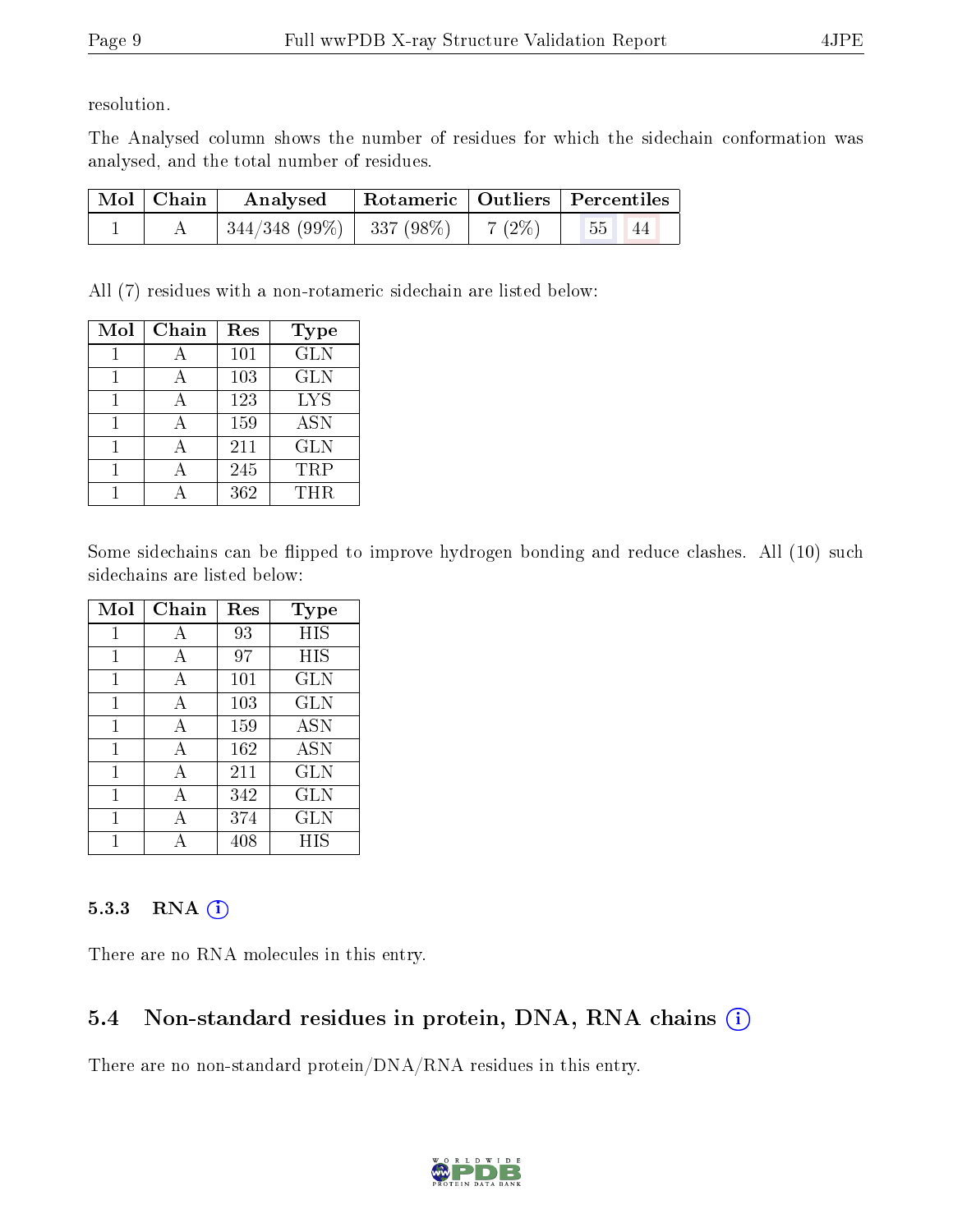#### 5.5 Carbohydrates (i)

There are no carbohydrates in this entry.

### 5.6 Ligand geometry (i)

Of 2 ligands modelled in this entry, 1 is monoatomic - leaving 1 for Mogul analysis.

In the following table, the Counts columns list the number of bonds (or angles) for which Mogul statistics could be retrieved, the number of bonds (or angles) that are observed in the model and the number of bonds (or angles) that are defined in the Chemical Component Dictionary. The Link column lists molecule types, if any, to which the group is linked. The Z score for a bond length (or angle) is the number of standard deviations the observed value is removed from the expected value. A bond length (or angle) with  $|Z| > 2$  is considered an outlier worth inspection. RMSZ is the root-mean-square of all Z scores of the bond lengths (or angles).

|  | $\mid$ Mol $\mid$ Type $\mid$ Chain $\mid$ Res $\mid$ Link $\mid$ |                | Bond lengths |            |      | Bond angles                     |                                                                              |      |  |
|--|-------------------------------------------------------------------|----------------|--------------|------------|------|---------------------------------|------------------------------------------------------------------------------|------|--|
|  |                                                                   | Counts $\perp$ |              |            |      |                                 | $\mid$ RMSZ $\mid \#  Z  > 2 \mid$ Counts $\mid$ RMSZ $\mid \#  Z  > 2 \mid$ |      |  |
|  | 1M7                                                               |                | 502          | 24, 28, 28 | 1.48 | <mark>3 (12%)</mark>   31,44,44 |                                                                              | 0.69 |  |

In the following table, the Chirals column lists the number of chiral outliers, the number of chiral centers analysed, the number of these observed in the model and the number defined in the Chemical Component Dictionary. Similar counts are reported in the Torsion and Rings columns. '-' means no outliers of that kind were identified.

|       |     |  | Mol   Type   Chain   Res   Link   Chirals   Torsions   Rings |  |
|-------|-----|--|--------------------------------------------------------------|--|
| 1 M 7 | 502 |  | $\mid 0/4/40/40 \mid 0/4/4/4$                                |  |

All (3) bond length outliers are listed below:

| Mol |     |       | Chain   Res   Type   Atoms | $Z_{-}$ | $\Box$ Observed(A) $\Box$ | Ideal $(A)$ |
|-----|-----|-------|----------------------------|---------|---------------------------|-------------|
|     | 502 | 1M7   | C11-C1 1                   | $-2.51$ | - 42                      | .49         |
|     | 502 | 1 M 7 | $C14-N18$                  | 2.22    | $1.38\,$                  |             |
|     | 502 | 1 M 7 | $C3-C2$                    | 2.04    |                           | .38         |

There are no bond angle outliers.

There are no chirality outliers.

There are no torsion outliers.

There are no ring outliers.

No monomer is involved in short contacts.

The following is a two-dimensional graphical depiction of Mogul quality analysis of bond lengths, bond angles, torsion angles, and ring geometry for all instances of the Ligand of Interest. In

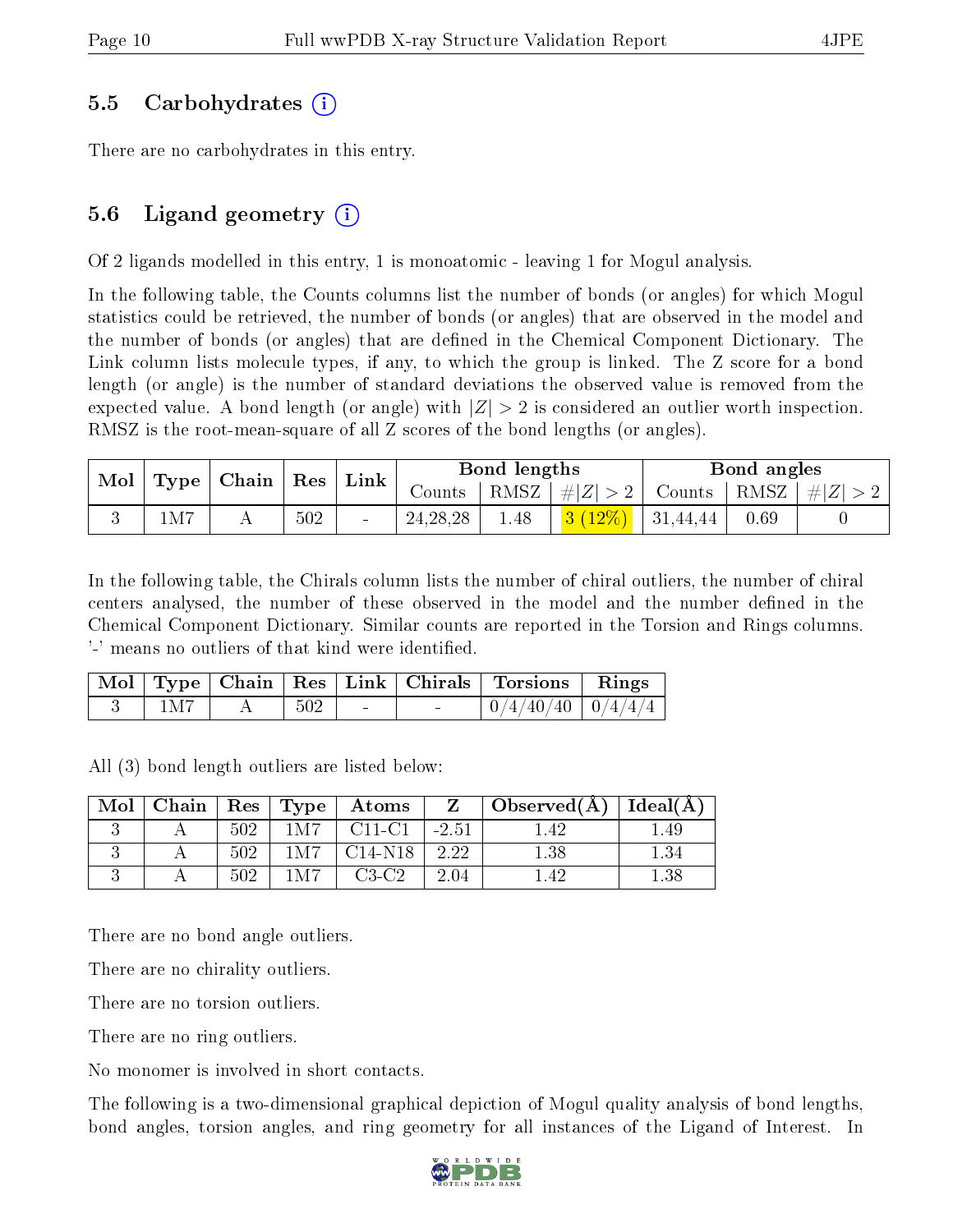addition, ligands with molecular weight > 250 and outliers as shown on the validation Tables will also be included. For torsion angles, if less then 5% of the Mogul distribution of torsion angles is within 10 degrees of the torsion angle in question, then that torsion angle is considered an outlier. Any bond that is central to one or more torsion angles identified as an outlier by Mogul will be highlighted in the graph. For rings, the root-mean-square deviation (RMSD) between the ring in question and similar rings identified by Mogul is calculated over all ring torsion angles. If the average RMSD is greater than 60 degrees and the minimal RMSD between the ring in question and any Mogul-identied rings is also greater than 60 degrees, then that ring is considered an outlier. The outliers are highlighted in purple. The color gray indicates Mogul did not find sufficient equivalents in the CSD to analyse the geometry.



#### 5.7 [O](https://www.wwpdb.org/validation/2017/XrayValidationReportHelp#nonstandard_residues_and_ligands)ther polymers (i)

There are no such residues in this entry.

### 5.8 Polymer linkage issues (i)

There are no chain breaks in this entry.

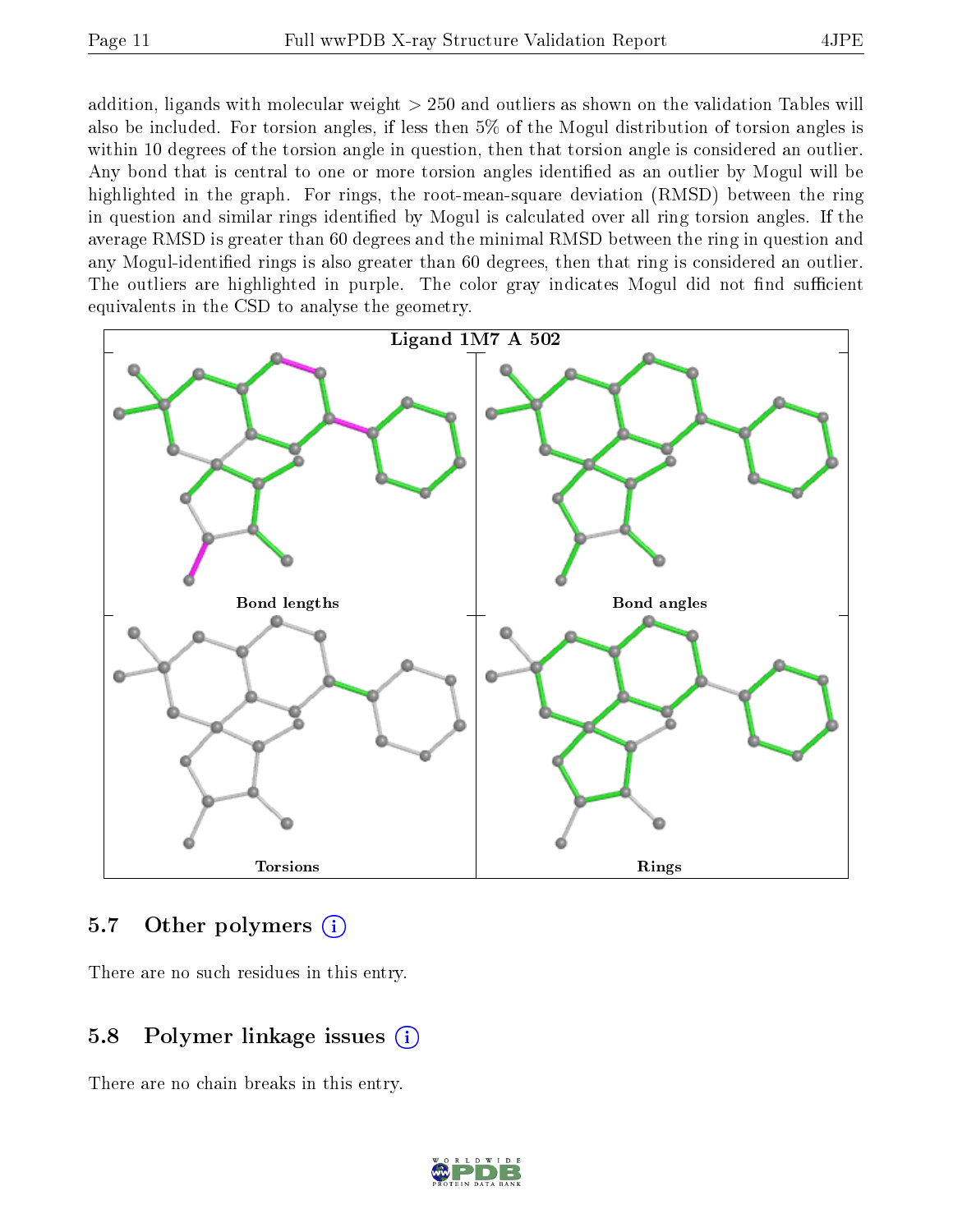## 6 Fit of model and data  $(i)$

### 6.1 Protein, DNA and RNA chains  $(i)$

In the following table, the column labelled  $#RSRZ> 2'$  contains the number (and percentage) of RSRZ outliers, followed by percent RSRZ outliers for the chain as percentile scores relative to all X-ray entries and entries of similar resolution. The OWAB column contains the minimum, median,  $95<sup>th</sup>$  percentile and maximum values of the occupancy-weighted average B-factor per residue. The column labelled ' $Q< 0.9$ ' lists the number of (and percentage) of residues with an average occupancy less than 0.9.

| $\mid$ Mol $\mid$ Chain | Analysed     | ${ <\hspace{-1.5pt}{\mathrm{RSRZ}} \hspace{-1.5pt}>}$ | $\#\text{RSRZ}{>}2$ |  | $\vert$ OWAB(Å <sup>2</sup> ) $\vert$ Q<0.9 |  |
|-------------------------|--------------|-------------------------------------------------------|---------------------|--|---------------------------------------------|--|
|                         | 402/406(99%) | 0.45                                                  |                     |  |                                             |  |

All (36) RSRZ outliers are listed below:

| Mol            | Chain              | Res              | Type                    | <b>RSRZ</b>      |
|----------------|--------------------|------------------|-------------------------|------------------|
| $\mathbf{1}$   | $\overline{\rm A}$ | 210              | <b>ASN</b>              | 8.2              |
| $\mathbf{1}$   | $\overline{\rm A}$ | 207              | PHE                     | 7.5              |
| $\overline{1}$ | $\overline{\rm A}$ | 206              | $\overline{\text{GLY}}$ | 6.1              |
| $\overline{1}$ | $\overline{\rm A}$ | 205              | <b>ALA</b>              | $\overline{5.8}$ |
| $\overline{1}$ | $\overline{\rm A}$ | $\overline{361}$ | $\overline{\rm ALA}$    | $\overline{5.6}$ |
| $\overline{1}$ | $\overline{\rm A}$ | $\overline{1}21$ | $\overline{\text{GLN}}$ | 5.4              |
| $\overline{1}$ | $\overline{\rm A}$ | $\overline{211}$ | $\overline{\text{GLN}}$ | $\overline{5.4}$ |
| $\overline{1}$ | $\overline{A}$     | $\overline{45}$  | $\overline{\text{GLY}}$ | $\overline{5.3}$ |
| $\mathbf{1}$   | $\overline{\rm A}$ | $46\,$           | <b>SER</b>              | 4.7              |
| $\overline{1}$ | $\overline{\rm A}$ | 208              | PRO                     | 4.7              |
| $\overline{1}$ | $\overline{\rm A}$ | 360              | <b>VAL</b>              | $\overline{4.5}$ |
| $\overline{1}$ | $\overline{A}$     | 413              | PHE                     | $\overline{4.4}$ |
| $\overline{1}$ | $\overline{A}$     | 193              | <b>HIS</b>              | 4.2              |
| $\overline{1}$ | $\overline{\rm A}$ | 445              | $\overline{HIS}$        | 4.2              |
| $\overline{1}$ | $\overline{\rm A}$ | 443              | $\overline{HIS}$        | $\overline{4.0}$ |
| $\overline{1}$ | $\overline{\rm A}$ | 442              | $\overline{\text{SER}}$ | 3.8              |
| $\overline{1}$ | $\overline{A}$     | 446              | $\overline{HIS}$        | $\overline{3.7}$ |
| $\overline{1}$ | $\overline{\rm A}$ | 427              | <b>MET</b>              | 3.4              |
| $\overline{1}$ | $\overline{\rm A}$ | 209              | <b>LEU</b>              | $\overline{3.4}$ |
| $\overline{1}$ | $\overline{\rm A}$ | 362              | THR                     | $\overline{3.3}$ |
| $\overline{1}$ | $\overline{\rm A}$ | 439              | GLU                     | $\rm 3.2$        |
| $\overline{1}$ | $\overline{A}$     | 364              | $\overline{\text{GLN}}$ | $\overline{3.2}$ |
| $\overline{1}$ | $\boldsymbol{A}$   | 426              | $\overline{\text{ASP}}$ | $\overline{3.1}$ |
| $\overline{1}$ | $\overline{A}$     | $\overline{97}$  | $\overline{HIS}$        | $\overline{3.1}$ |
| $\overline{1}$ | $\overline{\rm A}$ | 359              | $\overline{\text{ASP}}$ | 3.1              |
| $\overline{1}$ | A                  | 412              | <b>GLU</b>              | 2.9              |
| $\overline{1}$ | $\overline{\rm A}$ | $2\overline{13}$ | $\overline{\text{GLU}}$ | 2.8              |

Continued on next page...

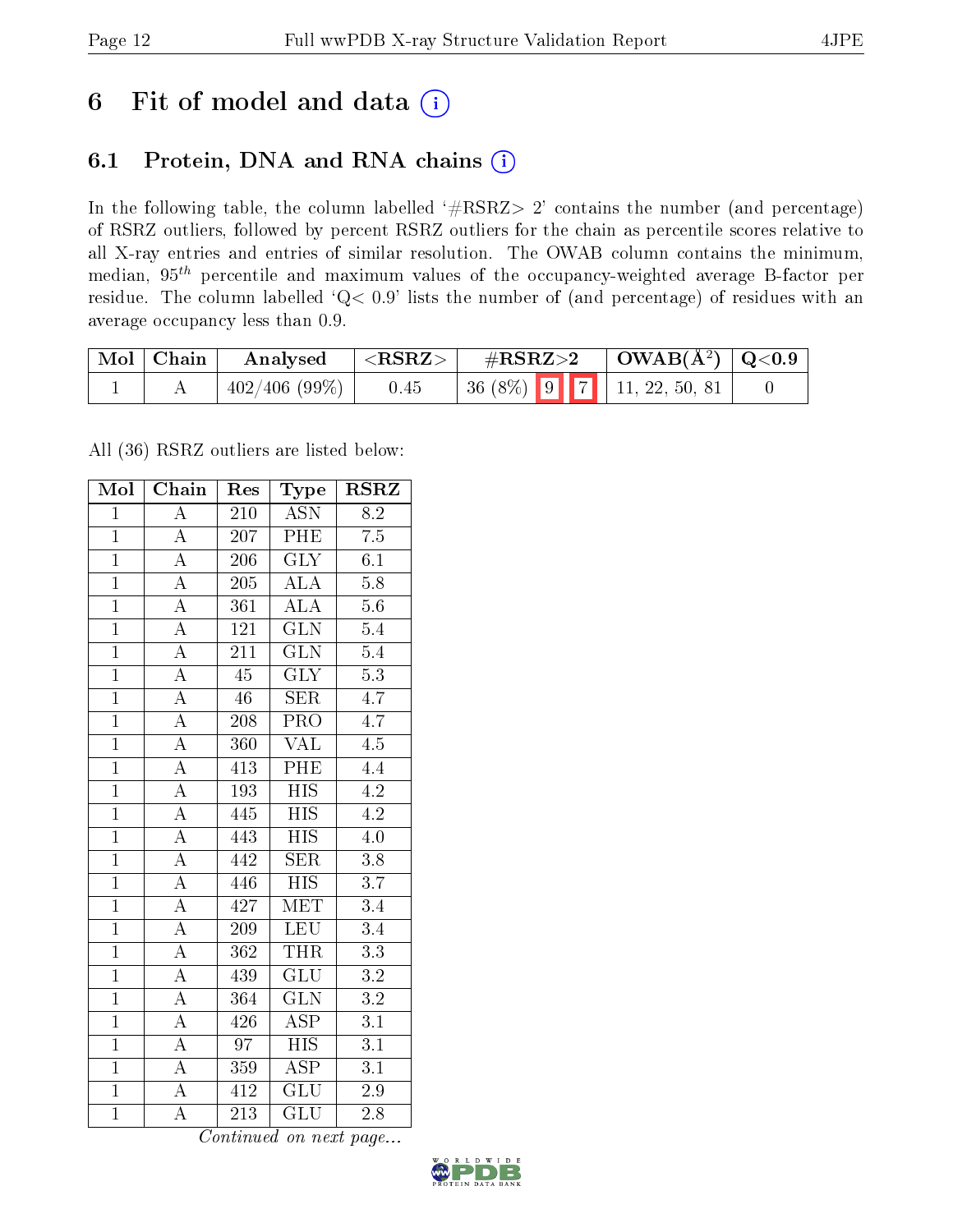| Mol | Chain | Res | Type             | <b>RSRZ</b> |
|-----|-------|-----|------------------|-------------|
|     |       | 204 | <b>GLY</b>       | 2.7         |
| 1   | А     | 444 | <b>HIS</b>       | 2.6         |
| 1   | А     | 259 | <b>GLN</b>       | 2.5         |
| 1   | А     | 120 | THR              | 2.5         |
| 1   | А     | 326 | $\overline{ASN}$ | 2.3         |
| 1   | А     | 167 | LEU              | 2.2         |
| 1   | А     | 428 | GLU              | 2.1         |
| 1   |       | 340 | THR              | 2.1         |
|     |       | 154 | <b>ASP</b>       | 2.1         |

Continued from previous page...

#### 6.2 Non-standard residues in protein, DNA, RNA chains  $(i)$

There are no non-standard protein/DNA/RNA residues in this entry.

#### 6.3 Carbohydrates  $(i)$

There are no carbohydrates in this entry.

#### 6.4 Ligands  $(i)$

In the following table, the Atoms column lists the number of modelled atoms in the group and the number defined in the chemical component dictionary. The B-factors column lists the minimum, median,  $95<sup>th</sup>$  percentile and maximum values of B factors of atoms in the group. The column labelled  $Q< 0.9$ ' lists the number of atoms with occupancy less than 0.9.

| Mol | Type <sub>1</sub> | Chain |     |       |            |      | $\mid$ Res $\mid$ Atoms $\mid$ RSCC $\mid$ RSR $\mid$ B-factors( $\AA^2$ ) $\mid$ Q<0.9 |  |
|-----|-------------------|-------|-----|-------|------------|------|-----------------------------------------------------------------------------------------|--|
|     | 1M7               |       | 502 | 25/25 | 0.94       | 0.09 | 13.15.19.19                                                                             |  |
|     |                   |       | 501 |       | $\rm 0.99$ | 0.24 | 34, 34, 34, 34                                                                          |  |

The following is a graphical depiction of the model fit to experimental electron density of all instances of the Ligand of Interest. In addition, ligands with molecular weight  $> 250$  and outliers as shown on the geometry validation Tables will also be included. Each fit is shown from different orientation to approximate a three-dimensional view.